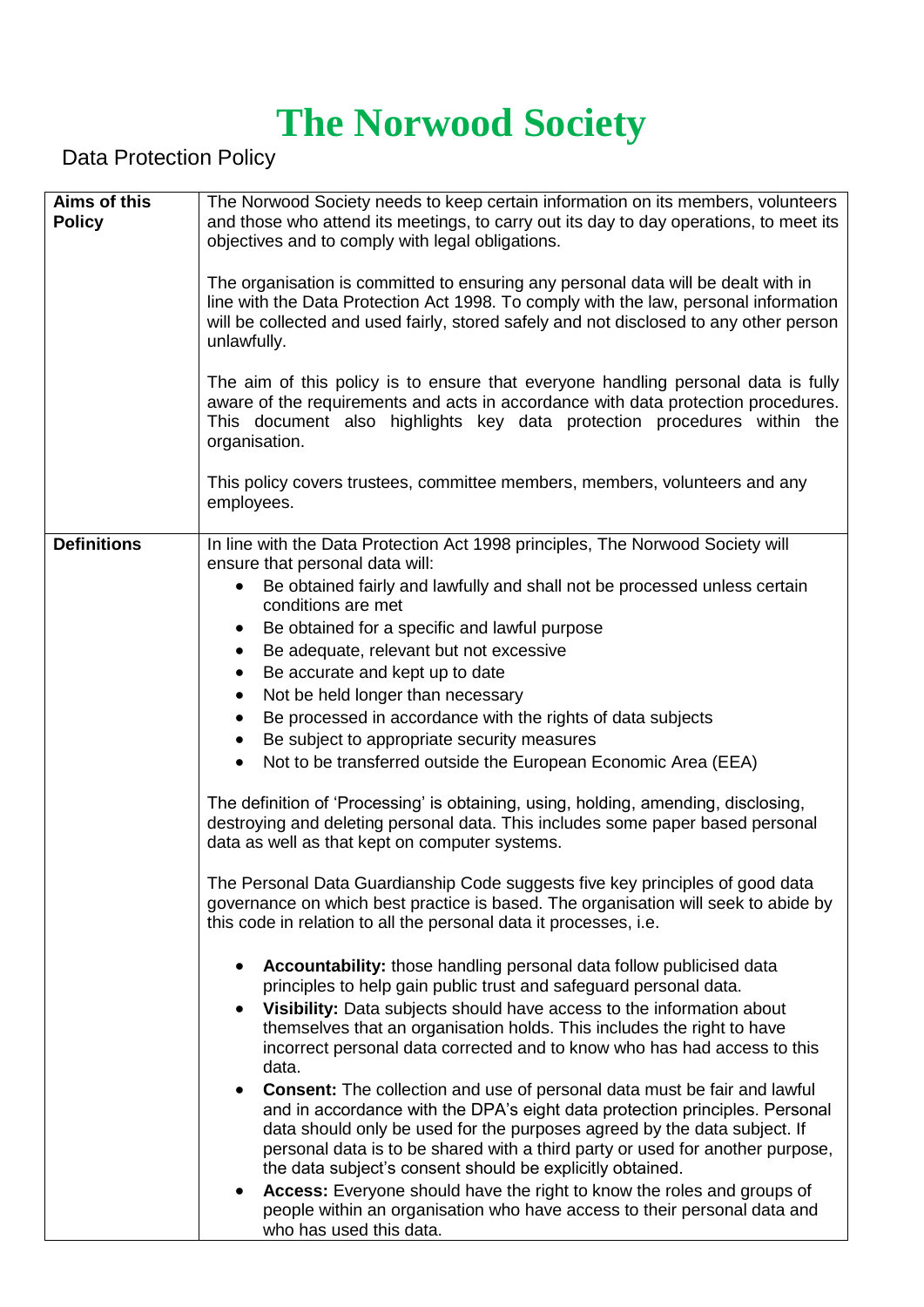|                                                                  | Stewardship: Those collecting personal data have a duty of care to protect<br>$\bullet$<br>this data throughout the data life span.                                                                                                          |
|------------------------------------------------------------------|----------------------------------------------------------------------------------------------------------------------------------------------------------------------------------------------------------------------------------------------|
| <b>Processing of</b><br><b>Data</b>                              | The Norwood Society processes the following personal information: Names and<br>addresses, phone numbers, email addresses, subscription payment method, bank<br>details, information required to claim gift aid and start date of membership. |
|                                                                  | Personal information is kept in the following forms: Paper and computer based<br>systems.                                                                                                                                                    |
|                                                                  | Groups of people within the organisation who will process personal information are:<br>Trustees and Executive Committee members.                                                                                                             |
| <b>Notification to</b><br>the Information<br><b>Commissioner</b> | The needs we have for processing personal data are recorded on the public<br>register maintained by the Information Commissioner. We notify and renew our<br>notification on an annual basis as the law requires.                            |
|                                                                  | If there are any interim changes, these will be notified to the Information<br>Commissioner within 28 days.                                                                                                                                  |
|                                                                  | The name of the Data Controller within our organisation as specified in our<br>notification to the Information Commissioner is Stephen Oxford                                                                                                |
| <b>Responsibilities</b>                                          | Under the Data Protection Guardianship Code, overall responsibility for personal<br>data in a voluntary organisation rests with the governing body. In the case of The<br>Norwood Society Executive Committee.                               |
|                                                                  | The governing body delegates tasks to the Data Controller. The Data Controller is<br>responsible for:                                                                                                                                        |
|                                                                  | understanding and communicating obligations under the Act<br>$\bullet$<br>identifying potential problem areas or risks                                                                                                                       |
|                                                                  | producing clear and effective procedures<br>$\bullet$                                                                                                                                                                                        |
|                                                                  | notifying and annually renewing notification to the Information<br>$\bullet$<br>Commissioner, plus notifying of any relevant interim changes                                                                                                 |
|                                                                  | All Trustees and committee members who process personal information must<br>ensure they not only understand but also act in line with this policy and the data<br>protection principles.                                                     |
|                                                                  | Breach of this policy will result in the removal of Trustee status and/or the cessation<br>of membership of committee members.                                                                                                               |
| <b>Policy</b><br>Implementation                                  | To meet our responsibilities Trustees and committee members will:                                                                                                                                                                            |
|                                                                  | Ensure any personal data is collected in a fair and lawful way;<br>$\bullet$<br>Explain why it is needed at the start;<br>٠                                                                                                                  |
|                                                                  | Ensure that only the minimum amount of information needed is collected<br>and used;                                                                                                                                                          |
|                                                                  | Ensure the information used is up to date and accurate;<br>$\bullet$                                                                                                                                                                         |
|                                                                  | Review the length of time information is held;<br>$\bullet$<br>Ensure it is kept safely;<br>٠                                                                                                                                                |
|                                                                  | Ensure the rights people have in relation to their personal data can be<br>exercised                                                                                                                                                         |
|                                                                  | We will ensure that:                                                                                                                                                                                                                         |
|                                                                  | Everyone managing and handling personal information is trained to do so.<br>٠<br>Anyone wanting to make enquiries about handling personal information,                                                                                       |
|                                                                  | whether a member, volunteer, employee or service user, knows what to do;                                                                                                                                                                     |
|                                                                  | Any disclosure of personal data will be in line with our procedures.<br>Queries about handling personal information will be dealt with swiftly.                                                                                              |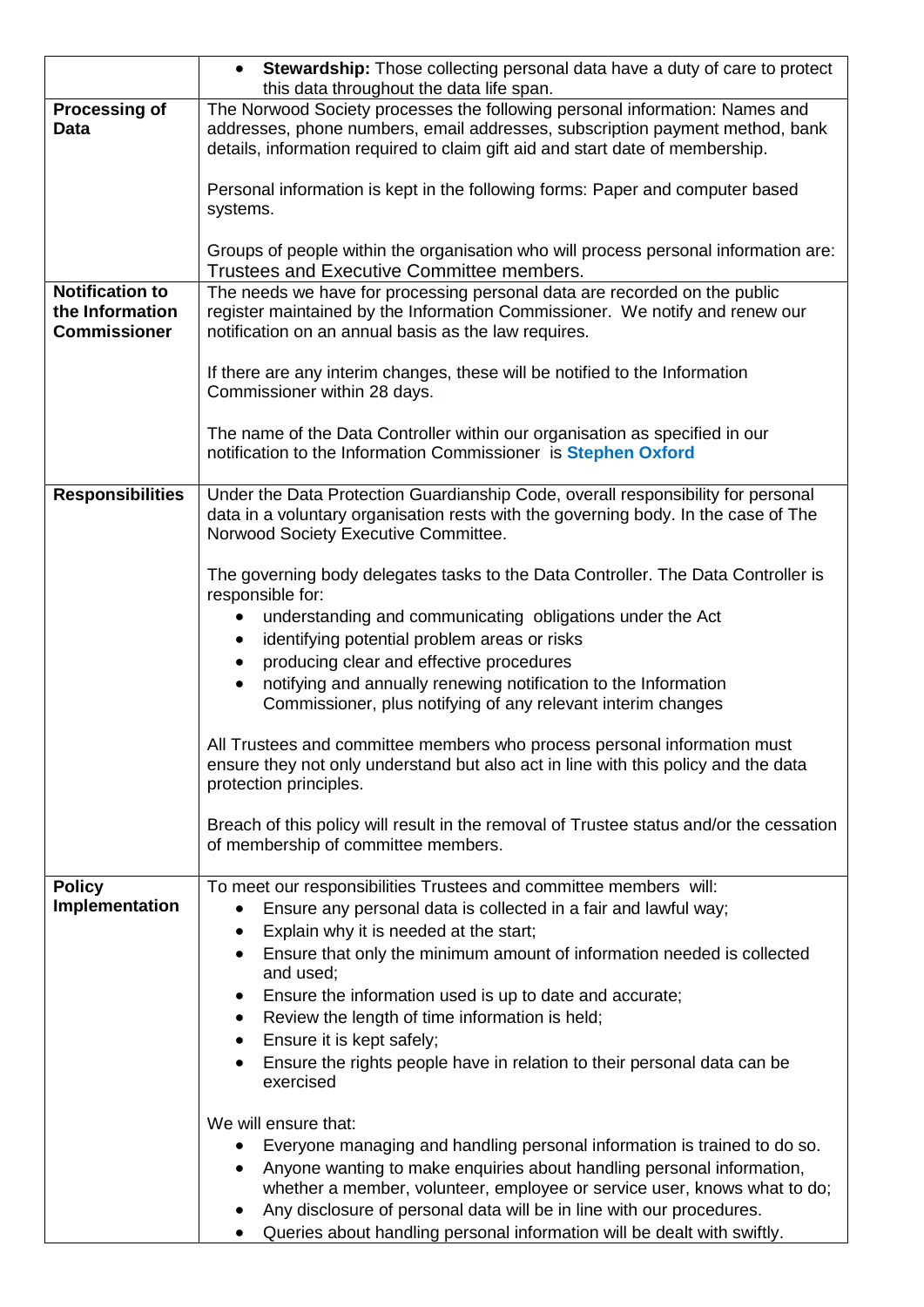| <b>Training</b>                                 | Training and awareness raising about the Data Protection Act and how it is followed<br>in this organisation will take the following forms:                                                                                                                                                               |
|-------------------------------------------------|----------------------------------------------------------------------------------------------------------------------------------------------------------------------------------------------------------------------------------------------------------------------------------------------------------|
|                                                 | On induction: Trustees, committee members and members will be made<br>aware of our policy.                                                                                                                                                                                                               |
|                                                 | General training/ awareness raising: Those gathering, storing and<br>$\bullet$<br>processing data will be trained in safe methods of doing so.                                                                                                                                                           |
| <b>Gathering and</b><br>checking<br>information | Before personal information is collected, we will consider: whether the data is<br>required for the running of the Society and how it will be stored and processed<br>safely.                                                                                                                            |
|                                                 | We will inform people whose information is gathered about the following:<br>Why the information is being gathered.<br>$\bullet$<br>What the information will be used for.<br>٠<br>Who will have access to their information.                                                                             |
|                                                 | We will take the following measures to ensure that personal information kept is<br>accurate:                                                                                                                                                                                                             |
|                                                 | By regularly reviewing all data held<br>$\bullet$<br>Deleting unnecessary data<br>$\bullet$<br>Correcting inaccurate data<br>$\bullet$                                                                                                                                                                   |
|                                                 | Personal sensitive information will not be used apart from the exact purpose for<br>which permission was given.                                                                                                                                                                                          |
| <b>Retention</b>                                | The Norwood Society will ensure that information is kept according to the following                                                                                                                                                                                                                      |
| periods                                         | retention periods guidelines:<br>Personal data of any form will only be held as long as membership is continued and<br>will be deleted within six months of membership termination, except where required<br>for taxation purposes.                                                                      |
| <b>Data Security</b>                            | The organisation will take steps to ensure that personal data is kept secure at all<br>times against unauthorised or unlawful loss or disclosure. The following measures<br>will be taken:                                                                                                               |
|                                                 | Paper based data will be stored securely.<br>Computer based data will be stored on secure systems and not shared with<br>anyone outside of the Society.                                                                                                                                                  |
|                                                 | Any unauthorised disclosure of personal data to a third party by a member<br>of the Executive committee may result in their dismissal from the Society.                                                                                                                                                  |
|                                                 | Data will be held securely using:                                                                                                                                                                                                                                                                        |
|                                                 | Lockable cupboards with restricted access to keys<br>$\bullet$<br>Password protection on personal information files<br>٠<br>Computer systems with restricted access<br>$\bullet$<br>Secure methods of looking after personal data taken off site in any form<br>٠<br>Secure backup systems.<br>$\bullet$ |
|                                                 | Password protected attachments for sensitive personal information sent by<br>$\bullet$<br>email                                                                                                                                                                                                          |